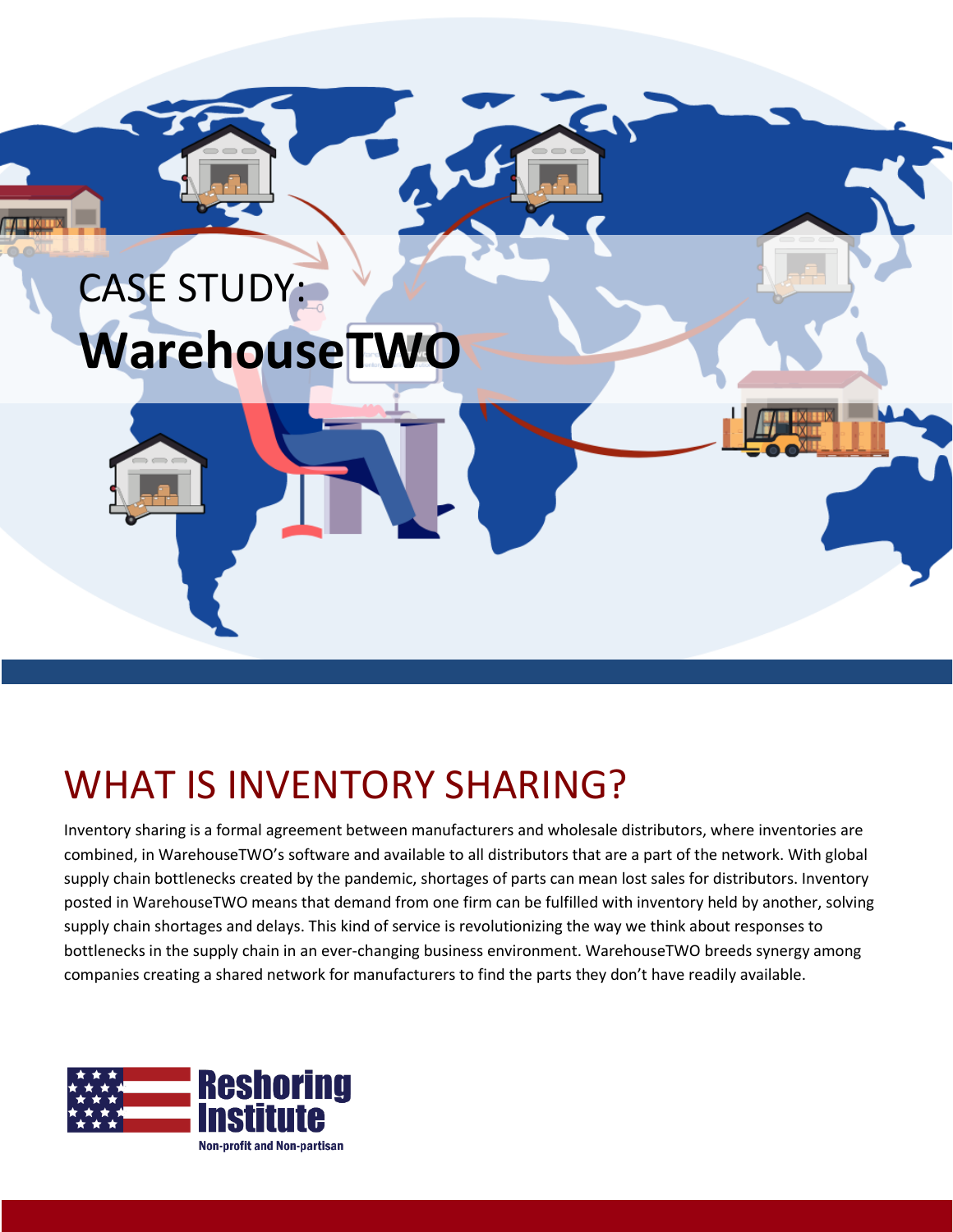### ABOUT WAREHOUSE TWO

Founded in 2006 and acquired by Rubber Tree in 2021, WarehouseTWO has grown into a reputable and reliable business helping a wide range of distributors solve their inventory availability problems. For over 15 years the company has been at the forefront of inventory sharing.

The Ohio-based software-as-a-service, (SaaS), provides services for over 1,200 manufacturers and distributors. WarehouseTWO serves a multitude of industries including automotive, plumbing, industrial fabrics, cloth, and bearings. WarehouseTWO has members from mom-and-pop shops to industry behemoths like Kohler, Parker, Continental, and Danfoss. These communities have grown into a spiderweb-like network with distributors and manufacturers sharing inventory to quickly fill customer orders.

A key to this inventory sharing is having active members that consistently post parts to WarehouseTWO. Incentives are provided to those who post daily, providing them with higher search results.

### **HOW** WAREHOUSE TWO WORKS

The WarehouseTWO website offers communities that you can either create or become a part of, depending on the size or scope of the company. Distributors can become a member of WarehouseTWO through an application process. Once verified, the distributor is placed inside the community to buy or sell. Members of the community can then see and order parts from one another.

WarehouseTWO communities do not sell to end-users. This is strictly a distributor exchange. Distributors then sell to their customers and end-users.



#### **⊙ Search Methods**

- Search Via Part Number or Description (sorted by part # alphanumerically then price, date).
- Multi-Search Up to twentypart numbers.
- Bargain Hunt Find Best Deal Out there.
- Related Items Competitive Part Numbers/Gain Market Share.

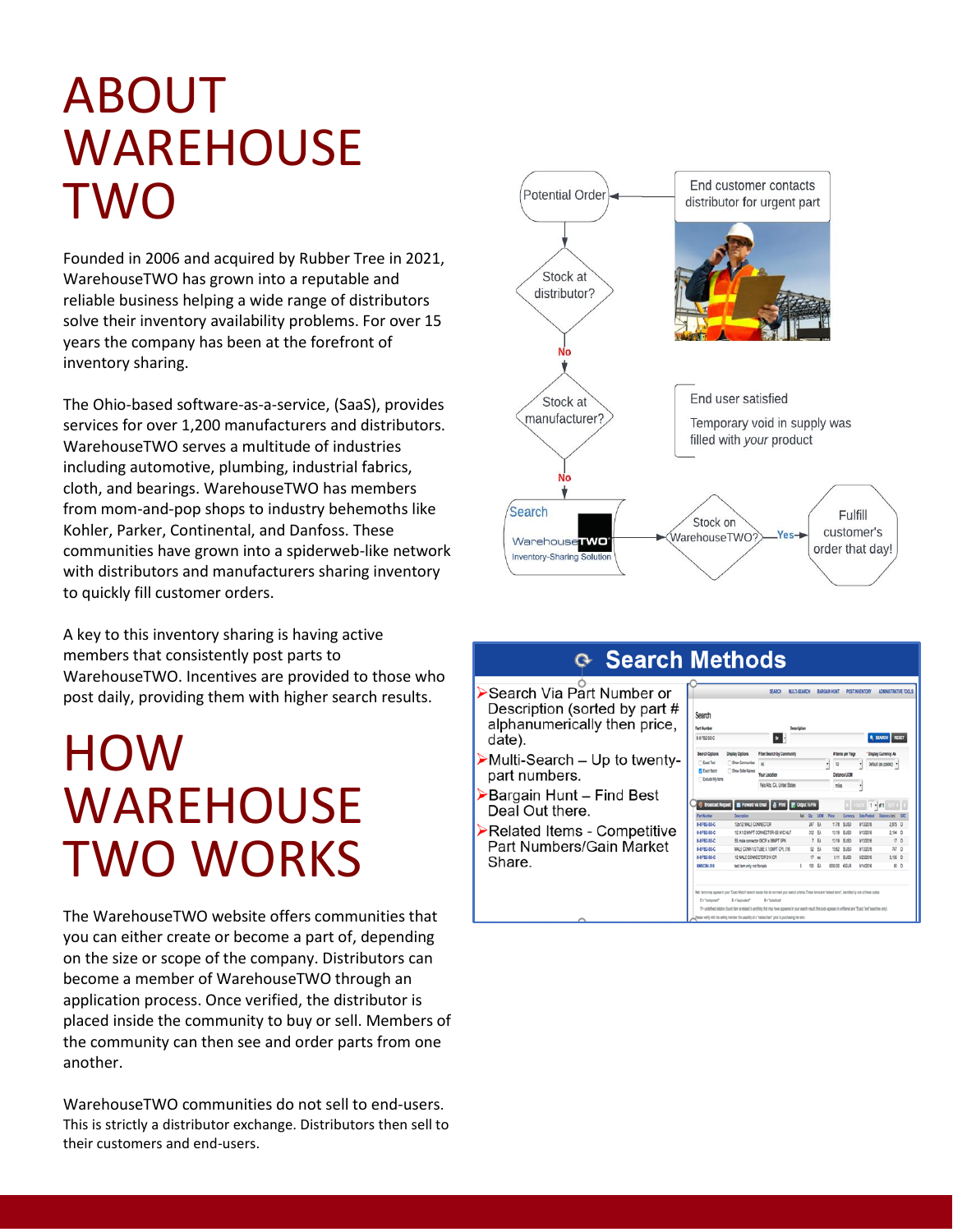

## WIN-WIN-WIN **SITUATION**

This is a win-win-win situation. Manufacturers, distributors, and end users all benefit from this service in a variety of ways. Manufacturers and consumers can get their products faster. Products are shipped to customers faster with fewer delays, then in turn, can increase sales of all companies involved.

Distributors have fewer back-ordering or lost orders, increasing revenue and decreasing open order management costs. WarehouseTWO provides an additional benefit for slow-moving inventory which is now available to all participants, thus increasing inventory turns.

Manufacturers also benefit from how this service works. With fewer stoppages in production due to delays in deliveries, manufacturers have fewer high-cost expedited orders. Manufacturers are also able to share unused inventory with others willing to buy it. The increased efficiency in inventory management can have substantial financial benefits.

WarehouseTWO services are revolutionizing how effective and efficient supply chains work and this has benefits for companies that are reshoring. Through inventory sharing, supply chains are shortened and risk is reduced.

# FUELING RESHORING

There is no doubt that the global pandemic caused many companies to rethink their inventory policies. Global shutdowns of factories in China and other places made some products difficult, if not impossible, to find. Many companies have begun increasing their investment in inventories to avoid stock-outs or lost sales. WarehouseTWO addresses this situation by sharing inventory availability information across many locations and distributors, resulting in greater access to parts for customers in America. WarehouseTWO provides the added benefit of reducing distributors' need for carrying excess inventory. Customer fulfillment times are greatly reduced when filled from warehouses in the U.S., and lost sales are minimized.

#### **Sources**

(2019, February 24) '*What is Inventory Sharing and how can it benefit your business?'* [https://blogs.warehousetwo.com/what](https://blogs.warehousetwo.com/what-is-inventory-sharing-benefits)[is-inventory-sharing-benefits](https://blogs.warehousetwo.com/what-is-inventory-sharing-benefits)

● Tomalonis, Mark. (2019, July 17). *Is Inventory sharing a solution to distributors' surplus inventory problem? Maybe.* 

[https://www.mdm.com/blog/strategy-research/strategy/is](https://www.mdm.com/blog/strategy-research/strategy/is-inventory-sharing-a-solution-to-distributors-surplus-inventory-problem-maybe/)[inventory-sharing-a-solution-to-distributors-surplus-inventory](https://www.mdm.com/blog/strategy-research/strategy/is-inventory-sharing-a-solution-to-distributors-surplus-inventory-problem-maybe/)[problem-maybe/](https://www.mdm.com/blog/strategy-research/strategy/is-inventory-sharing-a-solution-to-distributors-surplus-inventory-problem-maybe/)